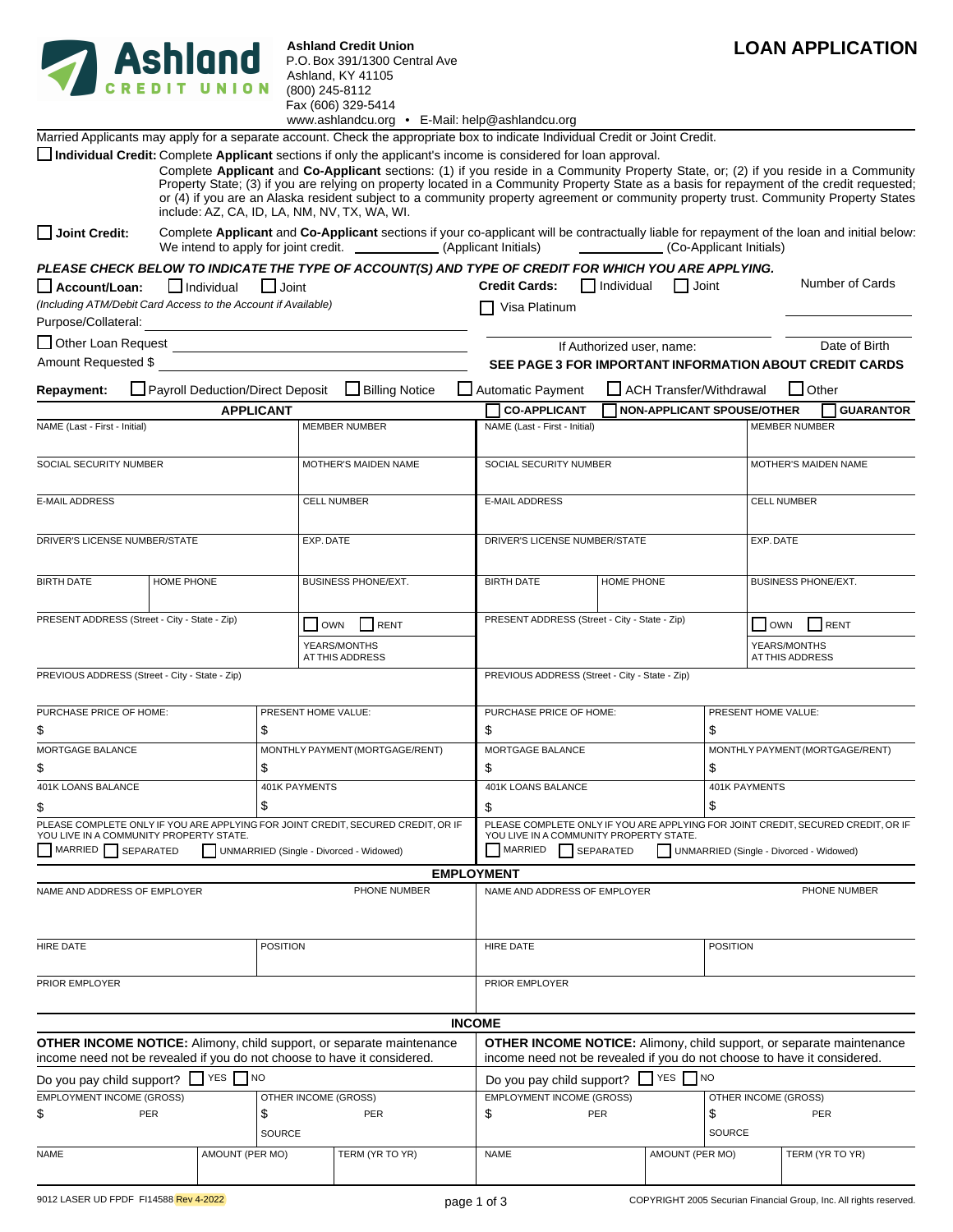|                                                                                                                                                  |                     | <b>REFERENCES</b>                                                                                                                                                                                                                                                                                                                                                                                                                                                                                                                                                                                                                                               |                         |
|--------------------------------------------------------------------------------------------------------------------------------------------------|---------------------|-----------------------------------------------------------------------------------------------------------------------------------------------------------------------------------------------------------------------------------------------------------------------------------------------------------------------------------------------------------------------------------------------------------------------------------------------------------------------------------------------------------------------------------------------------------------------------------------------------------------------------------------------------------------|-------------------------|
| NAME AND ADDRESS OF NEAREST RELATIVE NOT LIVING WITH YOU                                                                                         | <b>HOME NUMBER</b>  | NAME AND ADDRESS OF NEAREST RELATIVE NOT LIVING WITH YOU                                                                                                                                                                                                                                                                                                                                                                                                                                                                                                                                                                                                        | <b>HOME NUMBER</b>      |
|                                                                                                                                                  | <b>RELATIONSHIP</b> |                                                                                                                                                                                                                                                                                                                                                                                                                                                                                                                                                                                                                                                                 | <b>RELATIONSHIP</b>     |
|                                                                                                                                                  |                     | <b>STATE NOTICES</b>                                                                                                                                                                                                                                                                                                                                                                                                                                                                                                                                                                                                                                            |                         |
| this law.                                                                                                                                        |                     | OHIO RESIDENTS ONLY: The Ohio laws against discrimination require that all creditors make credit equally available to all creditworthy customers, and that<br>credit reporting agencies maintain separate credit histories on each individual upon request. The Ohio Civil Rights Commission administers compliance with                                                                                                                                                                                                                                                                                                                                        |                         |
| WISCONSIN RESIDENTS ONLY: Marital Status: Married<br>If married: the name of my spouse is _______                                                | $\Box$ Unmarried    | Legally Separated                                                                                                                                                                                                                                                                                                                                                                                                                                                                                                                                                                                                                                               |                         |
| Spouse's SSN:                                                                                                                                    |                     | Spouse's Address (if different)                                                                                                                                                                                                                                                                                                                                                                                                                                                                                                                                                                                                                                 |                         |
| before the credit is granted or the account is opened.                                                                                           |                     | Notice: No provision of any marital property agreement, unilateral statement under Section 766.59, or court decree under Section 766.70 will adversely<br>affect the rights of the Credit Union unless the Credit Union is furnished a copy of the agreement, statement or decree, or has actual knowledge of its terms,<br>MARRIED WISCONSIN RESIDENTS APPLYING FOR AN INDIVIDUAL ACCOUNT: By signing here, I state that the credit being applied for, if granted, will                                                                                                                                                                                        |                         |
| be incurred in the interest of the marriage or family of the Borrower(s).                                                                        |                     | X                                                                                                                                                                                                                                                                                                                                                                                                                                                                                                                                                                                                                                                               |                         |
|                                                                                                                                                  |                     |                                                                                                                                                                                                                                                                                                                                                                                                                                                                                                                                                                                                                                                                 |                         |
|                                                                                                                                                  |                     | <b>SECURITY INTEREST</b>                                                                                                                                                                                                                                                                                                                                                                                                                                                                                                                                                                                                                                        |                         |
|                                                                                                                                                  |                     | THE GRANTING OF THIS SECURITY INTEREST IS A CONDITION FOR THE ISSUANCE OF CREDIT UNDER THIS APPLICATION.                                                                                                                                                                                                                                                                                                                                                                                                                                                                                                                                                        |                         |
| APPLY YOUR SHARES TO THE AMOUNT YOU OWE.<br>not subject to this security interest.<br>principal residence or non-purchase money household goods. |                     | ACCOUNTS YOU HAVE WITH US NOW AND IN THE FUTURE TO SECURE REPAYMENT OF CREDIT EXTENDED UNDER THIS AGREEMENT. YOU<br>ALSO AGREE THAT WE HAVE SIMILAR STATUTORY LIEN RIGHTS UNDER STATE AND/OR FEDERAL LAW. IF YOU ARE IN DEFAULT, WE CAN<br>Shares and deposits in an Individual Retirement Account or any other account that would lose special tax treatment under state or federal law if given are<br>If you have other loans with us, collateral securing such loans will also secure your obligations under this Agreement, unless that other collateral is your<br>(Applicant Initials)                                                                   | (Co-Applicant Initials) |
|                                                                                                                                                  |                     | <b>LOAN APPLICATION SIGNATURES</b>                                                                                                                                                                                                                                                                                                                                                                                                                                                                                                                                                                                                                              |                         |
| <b>PLEASE READ BEFORE SIGNING:</b>                                                                                                               |                     |                                                                                                                                                                                                                                                                                                                                                                                                                                                                                                                                                                                                                                                                 |                         |
| account or loan. (If this application is for two of us, this statement applies to both of us.)                                                   |                     | All the information in this application is true. I understand that section 1014 Title 18 U.S. Code makes it a federal crime to knowingly make a false statement on<br>this application. You have my permission to check it. You may retain this application even if not approved. I understand that you may receive information from<br>others about my credit and you may answer questions and requests from others seeking credit or experience information about me or my accounts with you. If<br>this application is approved, I agree to honor the provisions of the credit or loan agreement and security agreement or credit card agreement covering my |                         |
| employment and income information, from third-parties or consumer reporting agencies.                                                            |                     | <b>Consumer and Credit Report Authorization.</b> By signing this Application, I authorize you to obtain my consumer and/or credit report for the purposes of<br>evaluating this application and to obtain subsequent credit reports on an on-going basis in connection with this transaction, and for all other legitimate purposes,<br>such as reviewing my accounts or taking collection action on the account. I authorize you to receive and review other information about me, such as my                                                                                                                                                                  |                         |
| Vermont Residents: Applicant provided consent via phone _______________(Credit Union Initials)                                                   |                     |                                                                                                                                                                                                                                                                                                                                                                                                                                                                                                                                                                                                                                                                 |                         |
| message calls, from the credit union or its third party debt collector at that number.                                                           |                     | Permission to contact: By providing a wireless telephone number (i.e., cell phone), I consent to receiving calls, including autodialed and prerecorded                                                                                                                                                                                                                                                                                                                                                                                                                                                                                                          |                         |
| <b>IMPORTANT NOTICE ABOUT PROCEDURES FOR OPENING A NEW ACCOUNT</b>                                                                               |                     |                                                                                                                                                                                                                                                                                                                                                                                                                                                                                                                                                                                                                                                                 |                         |
| birth, and other information that will allow you to identify me. You may also ask to see my driver's license or other identifying information.   |                     | To help the government fight the funding of terrorism and money laundering activities, Federal law requires all financial institutions to obtain, verify, and record<br>information that identifies each person who opens an account. What this means for me: When I open an account, you will ask for my name, address, date of                                                                                                                                                                                                                                                                                                                                |                         |
| SIGNATURE OF APPLICANT<br>X                                                                                                                      | DATE                | SIGNATURE OF CO-APPLICANT<br>X                                                                                                                                                                                                                                                                                                                                                                                                                                                                                                                                                                                                                                  | DATE                    |
|                                                                                                                                                  |                     | HAVE YOU OMITTED ANYTHING? REMEMBER: INCOMPLETE APPLICATIONS CANNOT BE PROCESSED.                                                                                                                                                                                                                                                                                                                                                                                                                                                                                                                                                                               |                         |